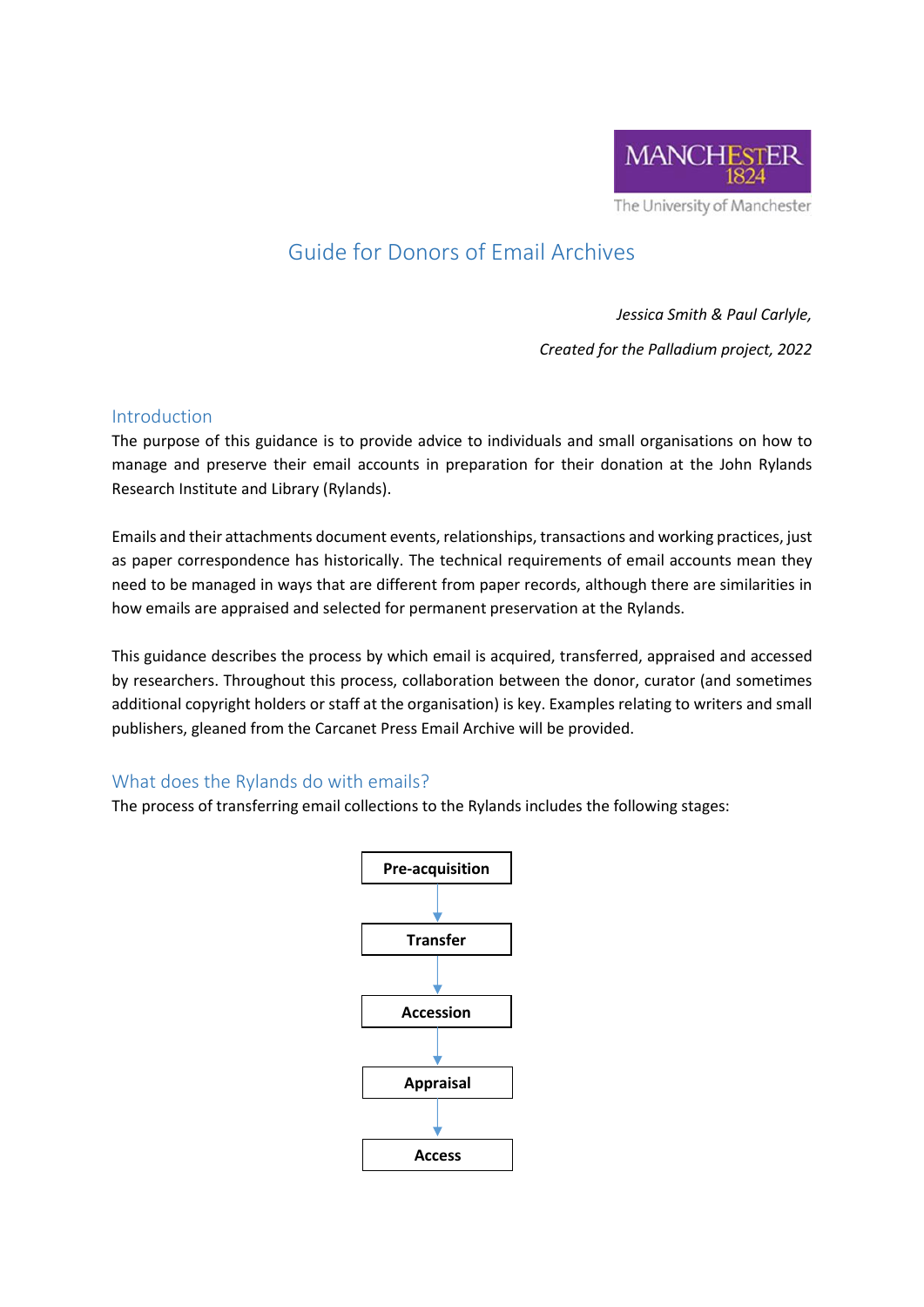## Pre-acquisition

The process of donating emails begins with a discussion, or series of discussions, between the donor and a curator at the Rylands during which the latter will gather some basic information about the donor's emails and email accounts. The curator will want to know, for example:

- how the donor has managed their email over time
- the number of email and email accounts
- what the email and attachments document contain (In a small publishing house, examples may include manuscripts, drafts, contracts, and correspondence relating to the editing, publishing, sales and promotion processes. They made include evidence of both professional and personal relationships).

These discussions will help the curator prepare the emails for their long-term preservation and consider any challenges that may arise in relation to technical requirements, cataloguing and access.

Additionally, in this phase, the donor may wish to select a portion of their email for transfer. Advice on this process can be found in the section below 'What does the donor need to do?' Additional guidance and example appraisal rubrics are available from the Rylands to support the donor in this process.

The curator will prepare a donation agreement, capturing all of the information required about the collection and relevant copyright, permissions and access restrictions, which is signed by the donor.

## Transfer

The Rylands provides technical guidance and support throughout this process. Options for transfer include:

- Visit by digital preservation and curatorial staff to the office/home of the donor to collect the email from the donor's computer directly
- Provision of remote access to the account for the collection of email by the donor

Fixity checks will be carried out on the files to ensure that no data has been lost during the transfer process. The format of the files and the email client in use will inform the format in which the files are collected. At present, email collection files are collected and managed at the Rylands in pst and MBOX format.

#### Accession

Once the emails have been transferred they will be formally accessioned. This means the emails have entered the custody of the Rylands and become part of its collection. The curator can then work on the long-term preservation and cataloguing of the donation.

## Appraisal

Appraisal is the process by which curators decide whether an email and attachment have, or are likely to have, enduring historical value.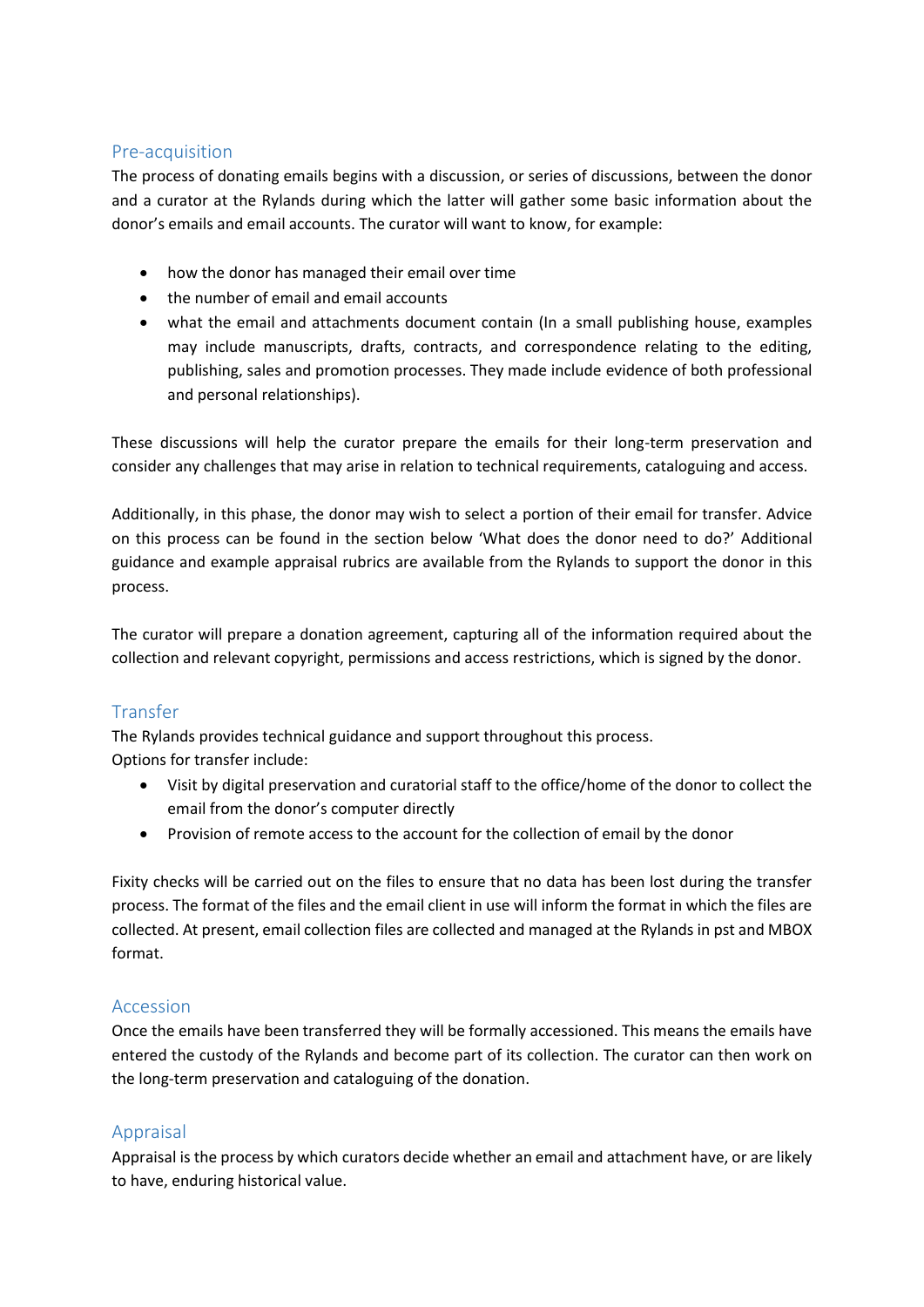For example: email regarding a particular piece of work or a professional relationship would be considered significant, whereas spam advertisements or a similar type of unsolicited email would not.

Appraisal of the email begins at the pre-acquisition stage, but also carried out throughout the donation process as the curator acquires greater knowledge of the collection and its context. Collaborative appraisal is encouraged, where the curator and donor work together to identify and agree upon selecting email for permanent preservation.

The curator will also conduct their own appraisal processes to remove email which do not fit with the Rylands collecting policy and email appraisal rubric.

## Data Protection & Copyright

As part of the appraisal process, the curator will review the emails for sensitivity and confidentiality. Email accounts are likely to contain personal data relating to:

- email addresses and other contact information
- medical information
- political, philosophical or philosophical views
- sexuality
- trade union membership

The Rylands has an obligation, under the terms of the General Data Protection Regulation UK (GDPR UK) and the Data Protection Act 2018, to safeguard information about living individuals.

Sensitivity is a much broader subject. There is information that is perhaps of no legal concern but nevertheless may have significant consequences for individuals: their reputations, their careers, the reception of their work, and their personal and professional relationships. The donor and curator will discuss these matters throughout the donation process and agree on a way forward in terms of whether the record should be preserved, and whether access should be restricted.

Copyright of the email and attachments, as modern records, is likely to be still in place. For records including manuscripts, email and correspondence, the copyright resides with the writer/sender. The rights of intellectual property in terms of authorisation for reproduction will be followed by the Rylands.

#### Access

Making records available to researchers is the ultimate aim of preserving archive collections. Given the many issues that surround access to records – privacy, sensitivity, confidentiality – donors may, understandably, have reservations about allowing researchers access to their email.

Access to emails does not mean unrestricted access. The Rylands's obligations under data protection legislation mean that certain emails must remain closed for a considerable period of time. Other restrictions can be applied to material thought to be, for whatever reason, confidential or sensitive. It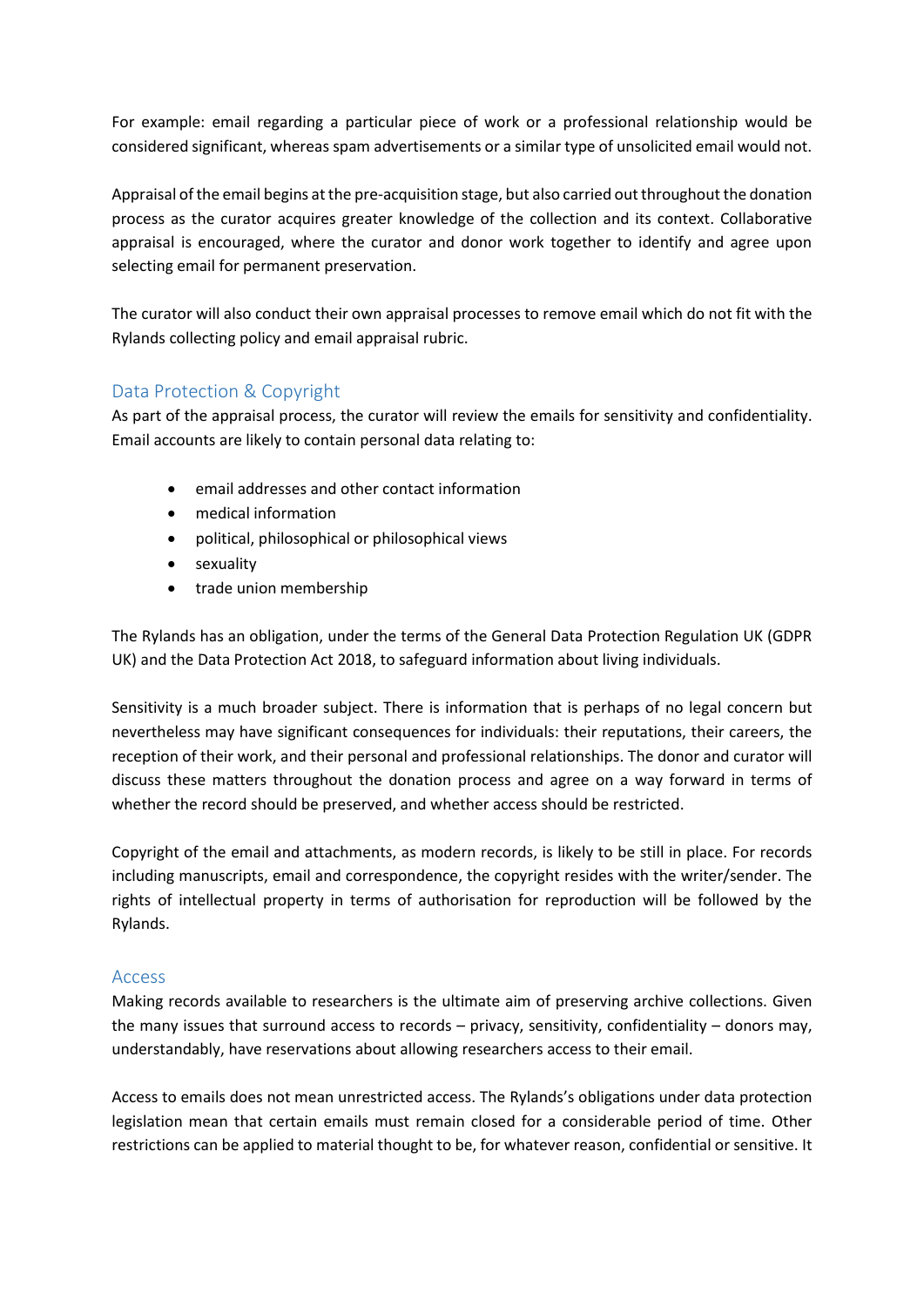may be possible, for example, to apply a set closure period for particular correspondence, or for emails to be made available with some information redacted. Curators will discuss these options with donors.

Requests for access to the email archive will always be forwarded to the donor/copyright holder if this is what they prefer.

## What do donors need to do?

We have prepared a checklist for donors which can be used to gather information methodically about their email/email accounts in preparation for their transfer. There are a number of points for donors to consider before they commit to transferring their emails. For instance:

• How have you managed your email over time?

Example considerations: Do you currently use more than one email account? Have you previously used a different email address?

 How are the emails organised? Are they filed in different folders or are they all stored in the email account's inbox?

 Does you know which of their emails you would consider significant or valuable? Example considerations: are there email relating to your creative process, or the publication of your work, from proposal through the publishing process to promotion and reception?

• Is there an email/folder in your account that you would prefer not to have preserved? Example considerations: Are there email exchanged with family members? Are there email which contain your bank information? Do you use your work email account to also exchange personal/non work related email?

 Are there email/sub-folders in your account which are not significant or valuable? Examples considerations: Are there email from mailing lists/advertisements/online shopping purchases/out of office notifications?

• Is there anyone that you should consult or inform prior to the transfer of the email collection to the Rylands?

Example considerations: are there any members of staff at the organisation who need to be informed that their email will be preserved in the archive? Are there any significant copyright holders that it would be beneficial to get permission from prior to transfer to facilitate access to the collection?

There are also some practical steps donors can take at this stage of the process:

- Organizing any messages they want to preserve into clearly marked folders
- If an entire email account is being transferred, donors need to ensure that they delete or remove any messages they do not want to preserve: this will require their deletion from 'Deleted Items' and 'Sent Items' folders
- Delete email from the junk/promotional folders in the account where applicable